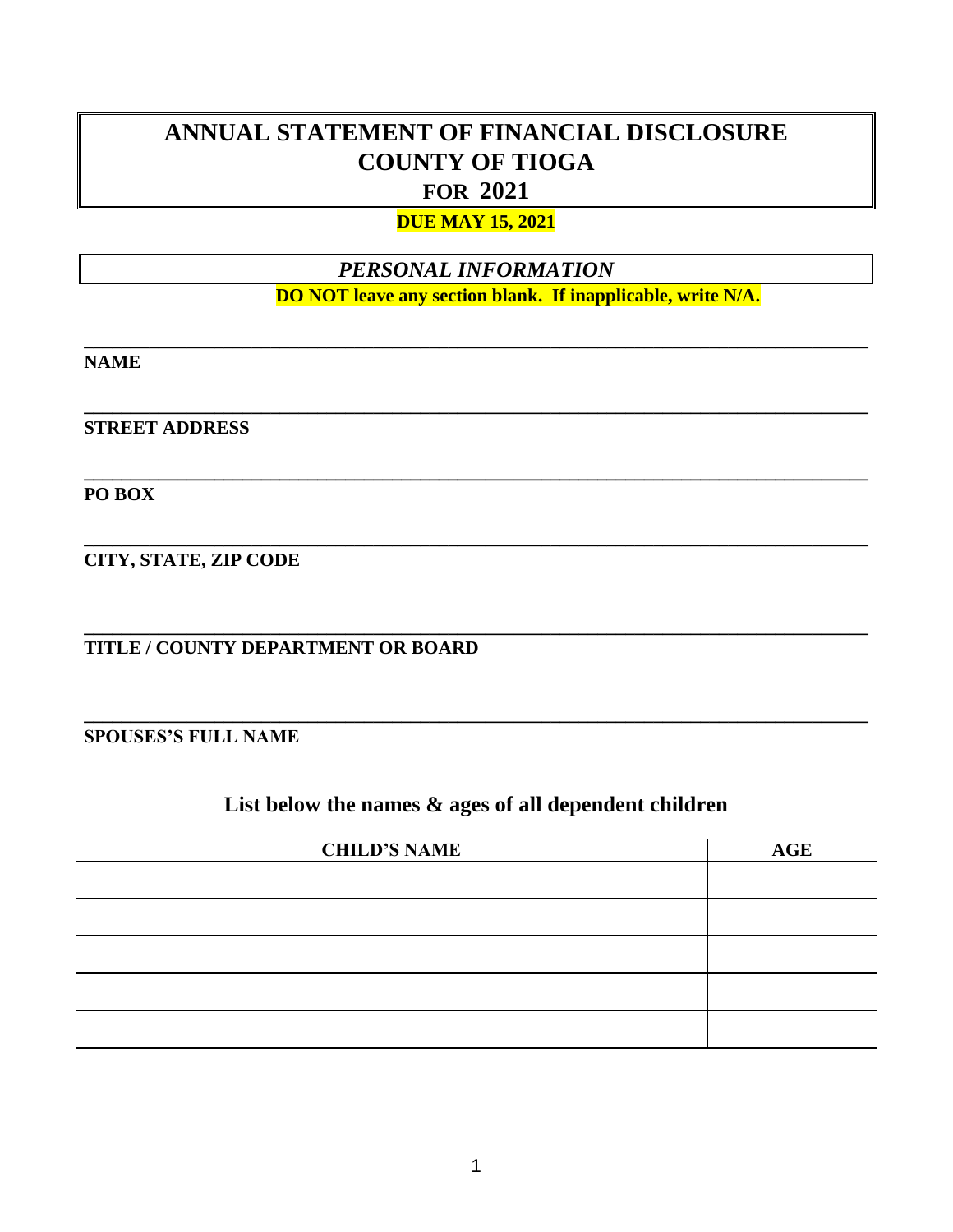#### **FINANCIAL INFORMATION**

### *"REPORTING CATEGORY".*

For the purposes of completing this section of the financial disclosure affidavit, use the following categories. Do not insert actual dollar amounts. Indicate all amounts by the Letter Category ("A", "B", etc.) which they fall under.

> *"A" \$ 0 - \$ 5,000 "B" \$ 5,001 - \$ 10,000 "C" \$10,001 - \$ 25,000 "D" \$25,001 - \$ 50,000 "E" \$50,001 - \$100,000 "F" Over \$100,001*

#### *OUTSIDE EMPLOYMENT*

Describe any outside occupation, employment, trade, business or profession held by you, your spouse and your dependent children, and indicate whether there is any contract, promise or agreement for past or future employment that affects your current position with Tioga County. Also, indicate whether any listed employment is regulated by a State or local agency.

| <b>FAMILY</b><br><b>MEMBER</b> | <b>POSITION</b> | <b>ORGANIZATION</b> | <b>NATURE OF CO.</b><br><b>INVOLVEMENT</b> | <b>REPORTING</b><br><b>CATEGORY</b> |
|--------------------------------|-----------------|---------------------|--------------------------------------------|-------------------------------------|
|                                |                 |                     |                                            |                                     |
|                                |                 |                     |                                            |                                     |
|                                |                 |                     |                                            |                                     |
|                                |                 |                     |                                            |                                     |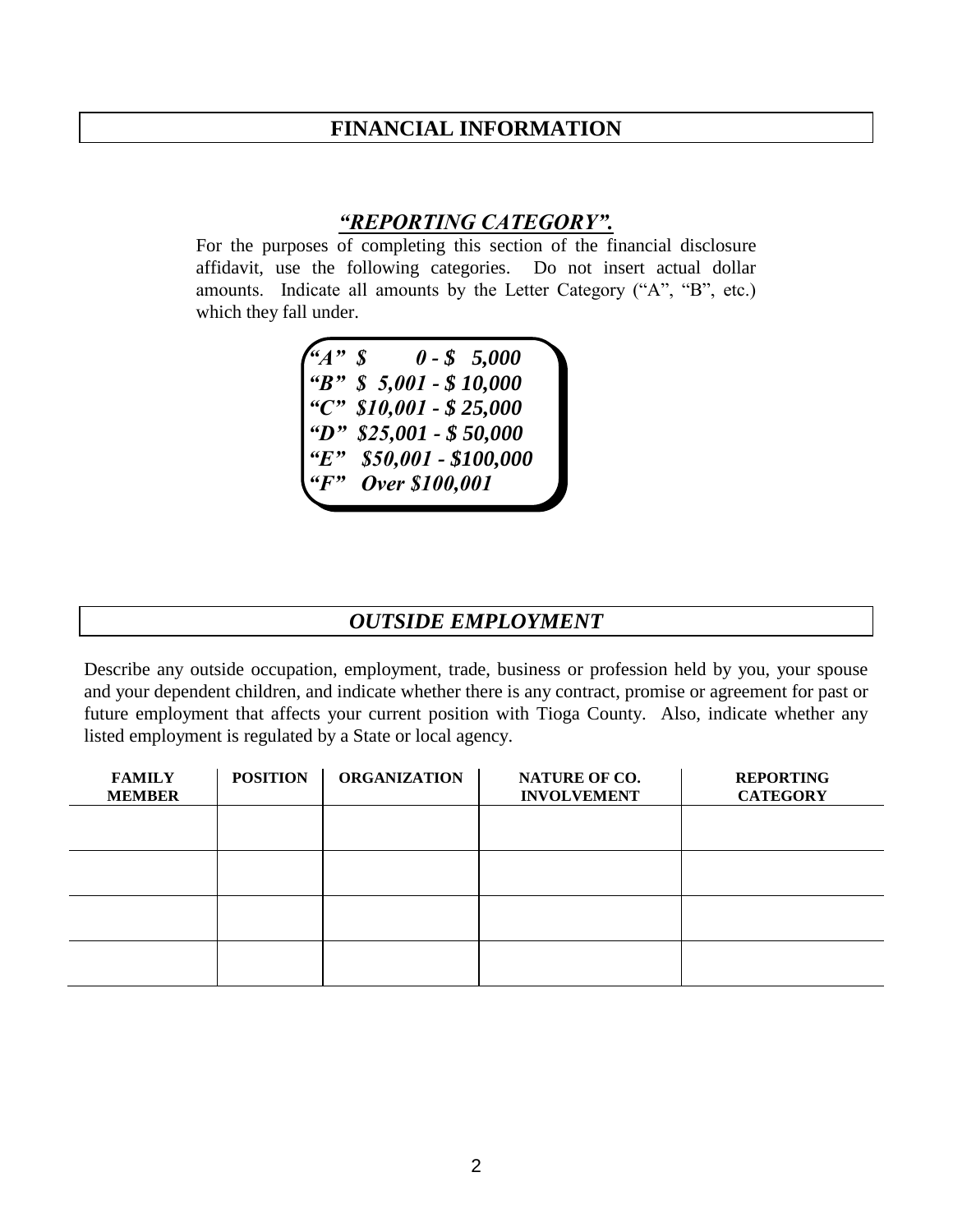### *BUSINESS POSITIONS*

List below any office, trusteeship, directorship, partnership or other position you, your spouse or dependent children hold in any business, association, proprietary or non-profit organization. Indicate whether any businesses listed are currently or in the past have been involved with the County of Tioga in any manner.

| <b>FAMILY</b><br><b>MEMBER</b> | <b>POSITION</b> | <b>ORGANIZATION</b> | NATURE OF CO.<br><b>INVOLVEMENT</b> | <b>REPORTING</b><br><b>CATEGORY</b> |
|--------------------------------|-----------------|---------------------|-------------------------------------|-------------------------------------|
|                                |                 |                     |                                     |                                     |
|                                |                 |                     |                                     |                                     |
|                                |                 |                     |                                     |                                     |
|                                |                 |                     |                                     |                                     |
|                                |                 |                     |                                     |                                     |
|                                |                 |                     |                                     |                                     |

## *INVESTMENTS*

Itemize and describe all investments or capital stock above a 5% share of ownership you, your spouse or your dependent children may have in any business, corporation or partnership.

| <b>Investment / Stock</b> | Company |
|---------------------------|---------|
|                           |         |
|                           |         |
|                           |         |
|                           |         |
|                           |         |
|                           |         |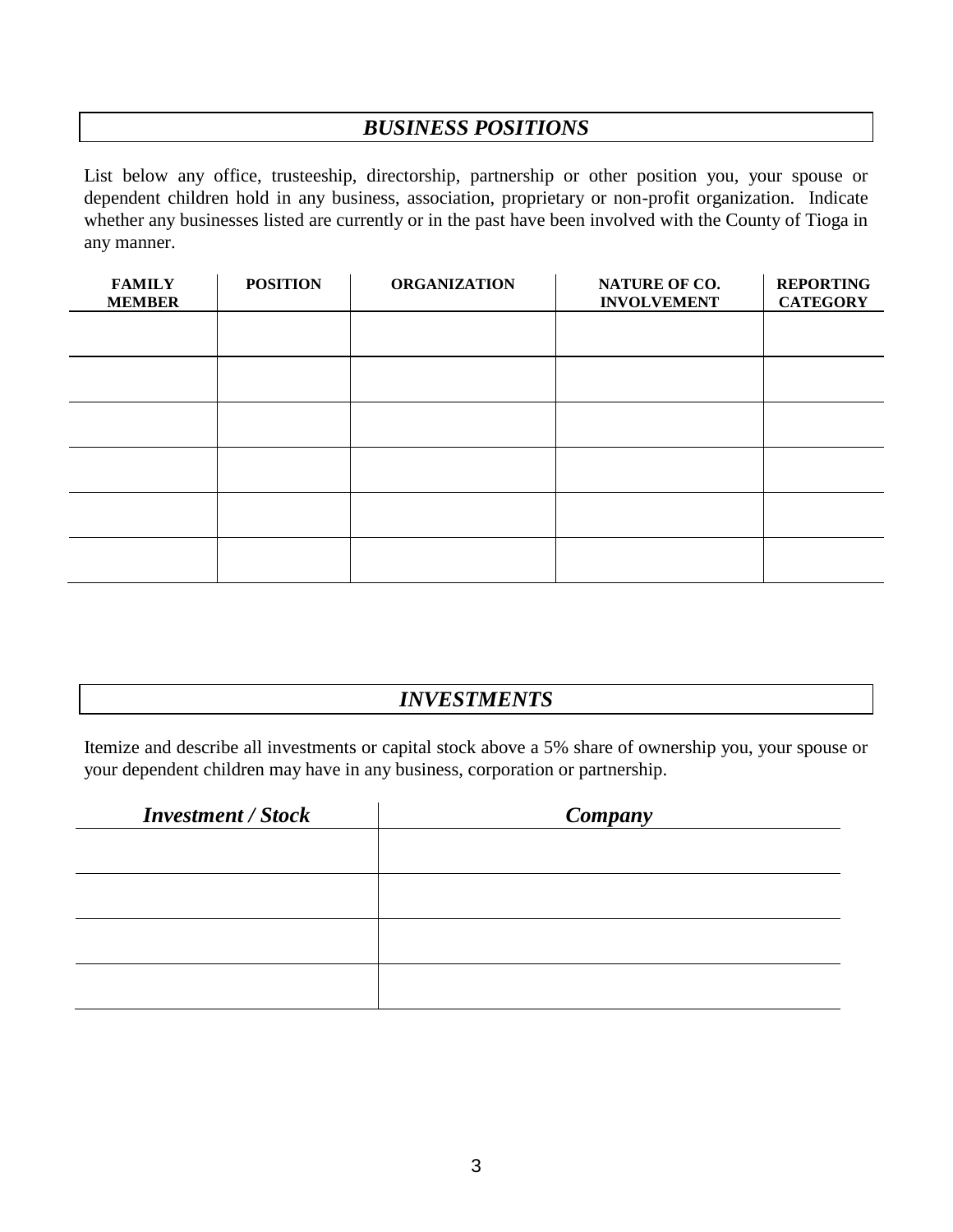## *REAL ESTATE*

Excluding your residence, list the location of all real estate within the County or within five (5) miles of the County in which you, your spouse or your dependent children have an interest.

**\_\_\_\_\_\_\_\_\_\_\_\_\_\_\_\_\_\_\_\_\_\_\_\_\_\_\_\_\_\_\_\_\_\_\_\_\_\_\_\_\_\_\_\_\_\_\_\_\_\_\_\_\_\_\_\_\_\_\_\_\_\_\_\_\_\_\_\_\_\_\_\_\_\_\_\_\_\_\_\_\_\_\_\_**

**\_\_\_\_\_\_\_\_\_\_\_\_\_\_\_\_\_\_\_\_\_\_\_\_\_\_\_\_\_\_\_\_\_\_\_\_\_\_\_\_\_\_\_\_\_\_\_\_\_\_\_\_\_\_\_\_\_\_\_\_\_\_\_\_\_\_\_\_\_\_\_\_\_\_\_\_\_\_\_\_\_\_\_\_**

**\_\_\_\_\_\_\_\_\_\_\_\_\_\_\_\_\_\_\_\_\_\_\_\_\_\_\_\_\_\_\_\_\_\_\_\_\_\_\_\_\_\_\_\_\_\_\_\_\_\_\_\_\_\_\_\_\_\_\_\_\_\_\_\_\_\_\_\_\_\_\_\_\_\_\_\_\_\_\_\_\_\_\_\_**

## *OTHER INCOME*

Identify the source and nature of any income not above-listed including but not limited to teaching income, lecture fees, consultant fees, contractual income or income which you continue to receive from past employment received by you, your spouse or your dependent children

| <b>FAMILY MEMBER</b> | <b>NAME &amp; ADDRESS OF</b><br><b>INCOME SOURCE</b> | <b>NATURE OF INCOME</b> | <b>REPORTING</b><br><b>CATEGORY</b> |
|----------------------|------------------------------------------------------|-------------------------|-------------------------------------|
|                      |                                                      |                         |                                     |
|                      |                                                      |                         |                                     |
|                      |                                                      |                         |                                     |
|                      |                                                      |                         |                                     |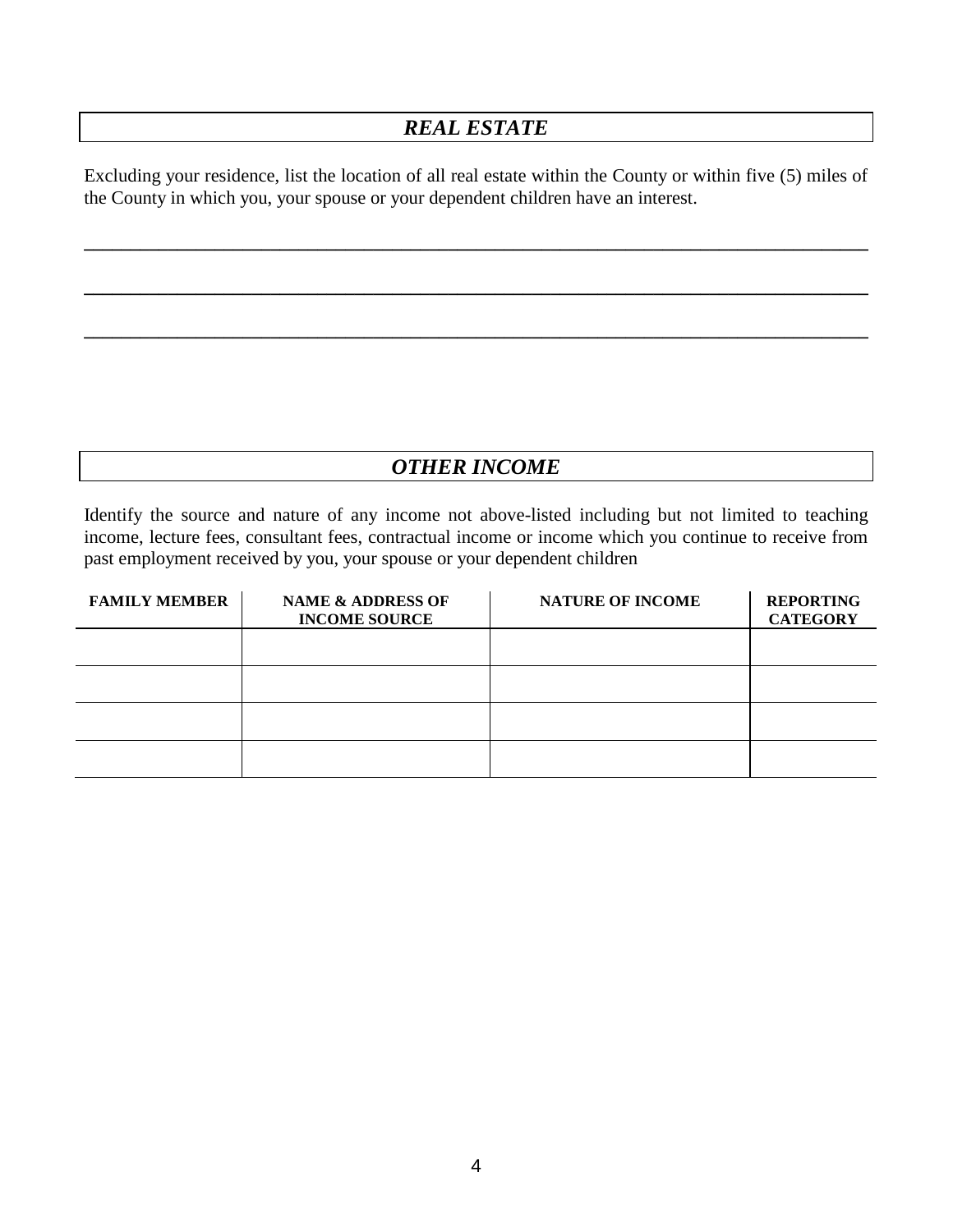## *THIRD-PARTY REIMBURSEMENTS*

List below the following:

- Identify the source of any third-party reimbursement for travel-related expenditures in excess of \$250 for any matter that relates to your official duties..*(Reimbursement means any travel-related expenses provided by anyone other than the County).*
- Identify the source of all gifts aggregating in excess of \$250.00 received during the last year by you, your spouse or your dependent children (excluding gifts from a relative). *(Gifts include cash, property, personal items, honoraria, forgiveness of debt and any other payments not reportable as income.)*

| <b>SOURCE</b> | <b>DESCRIPTION</b> |
|---------------|--------------------|
|               |                    |
|               |                    |
|               |                    |
|               |                    |
|               |                    |
|               |                    |

## *INTEREST IN CONTRACTS*

Describe any interest you, your spouse or your dependent children have in any contract involving the County or any municipality within the County.

| <b>FAMILY MEMBER</b> | <b>CONTRACT DESCRIPTION</b> | <b>REPORTING</b><br><b>CATEGORY</b> |
|----------------------|-----------------------------|-------------------------------------|
|                      |                             |                                     |
|                      |                             |                                     |
|                      |                             |                                     |
|                      |                             |                                     |